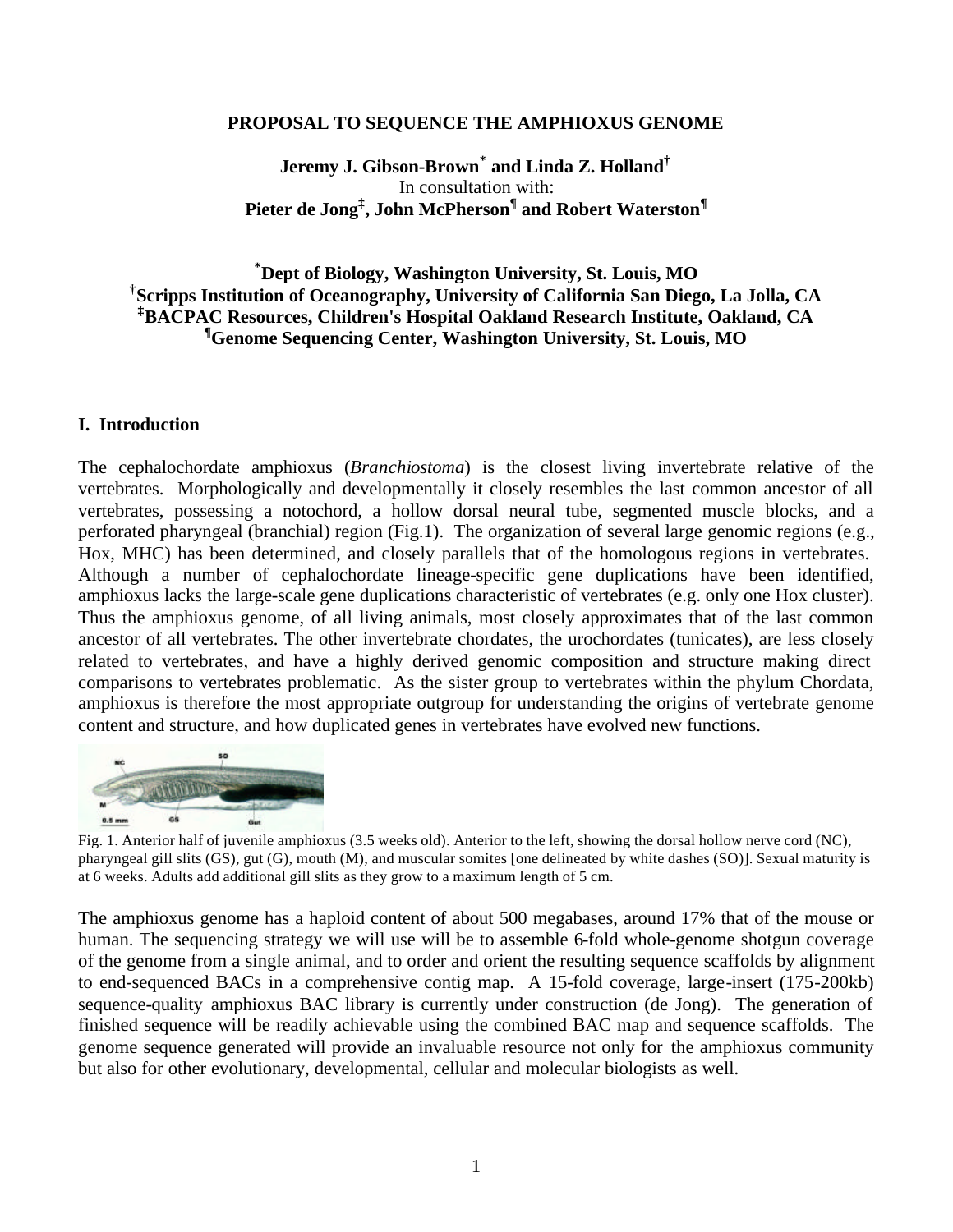# **II. Biological Rationales for the Utility of the Amphioxus Genome Sequence**

# **a. Connecting the sequences of non-human organisms and the human sequence**

Currently the only basal metazoans for which complete genome sequences are available are *Drosophila melanogaster* and *Caenorhabditis elegans*. Although these species have proven to be outstanding genetic model organisms, the relevance of the experimental data to understanding human genetics has often been complicated by the facts that (1) as protostomes, the divergence of their genomes from that of humans is so ancient that it is often difficult to determine homologous gene relationships, and (2) both of these organisms have evolved highly derived developmental and biochemical mechanisms, even compared to other taxa within the ecdysozoan (molting animal) clade of protostomes. For example, the determinate development of *C. elegans* and the long-germ-band embryonic patterning mechanism of *Drosophila* are both derived features specific to these organisms. Additionally, genetic approaches alone have failed to identify thousands of genes as witnessed by the many computer-predicted genes of no known function revealed by the genome projects. However, amphioxus, at the boundary between invertebrates and vertebrates, is *the* key link between vertebrate and invertebrate genomes required to understand the evolution of these uncharacterized genes and their functions. Moreover, many vertebrate model organisms have highly derived genomes that do not reflect the ancestral condition from which the human genome evolved. For example, *Xenopus laevis* is a rediploidized tetraploid, and teleost fish (e.g. zebrafish, medaka and *Fugu*) all derive from a common ancestor that apparently underwent independent whole-genome duplication after separation of the bony fishes from the lineage leading to humans. Importantly, amphioxus appears to have the same number of genes as other invertebrates such as Drosophila, but in phylogenetic analyses, amphioxus genes typically branch at the base of their multiple vertebrate homologs. Thus, given its phylogenetic position at the root of the vertebrate lineage, and the "primitive", unduplicated condition of its genome, the amphioxus genome provides the ideal comparative data set for understanding the evolutionary origins of human genes and their functions, and for annotating the human genome sequence.

# **b. Informing the human genome sequence**

One of the most exciting prospects stemming from the widespread availability of genomic sequence from different organisms is the ability to detect functionally important regulatory elements in non-coding DNA using bioinformatic approaches. Traditionally, the detection of these regions has depended on their *in vivo* characterization using reporter constructs, a very time-consuming and expensive process. Recent studies, focusing primarily on the *b-globin* and *Hox* gene loci, have shown that comparing the genomic sequence of different organisms can identify non-coding regions of known biological significance, a technique known as "phylogenetic footprinting". Comparisons of mouse-to-human, and even shark-tohuman DNA (G. Wagner, Yale) have revealed numerous short regions, typically 100 to 200bp in length, conserved up to 90% at the nucleotide level between these organisms. These conserved "modules" are presumably under strong selective pressure to maintain their sequence since they contain numerous transcription factor binding sites required for regulating target gene expression. Comparison of vertebrate genomic loci with those of classical invertebrate genetic models such as *Drosophila* and *C. elegans* have failed to detect similarly conserved regulatory motifs. Indeed sequence comparisons between closely related species of *Drosophila* have failed to detect such motifs, suggesting that protostome genomes can rapidly diverge in sequence while conserving important regulatory functions. *In vivo* reporter constructs using amphioxus genomic DNA in transgenic mice have already revealed the presence of conserved regulatory modules within chordates, at least within the *Hox* clusters, indicating that the amphioxus genome is likely to be an invaluable resource for characterizing and annotating the human genome sequence. Another exciting new area of research involves the detection and characterization of noncoding RNAs (ncRNAs). The importance of ncRNAs in such diverse processes as transcription, gene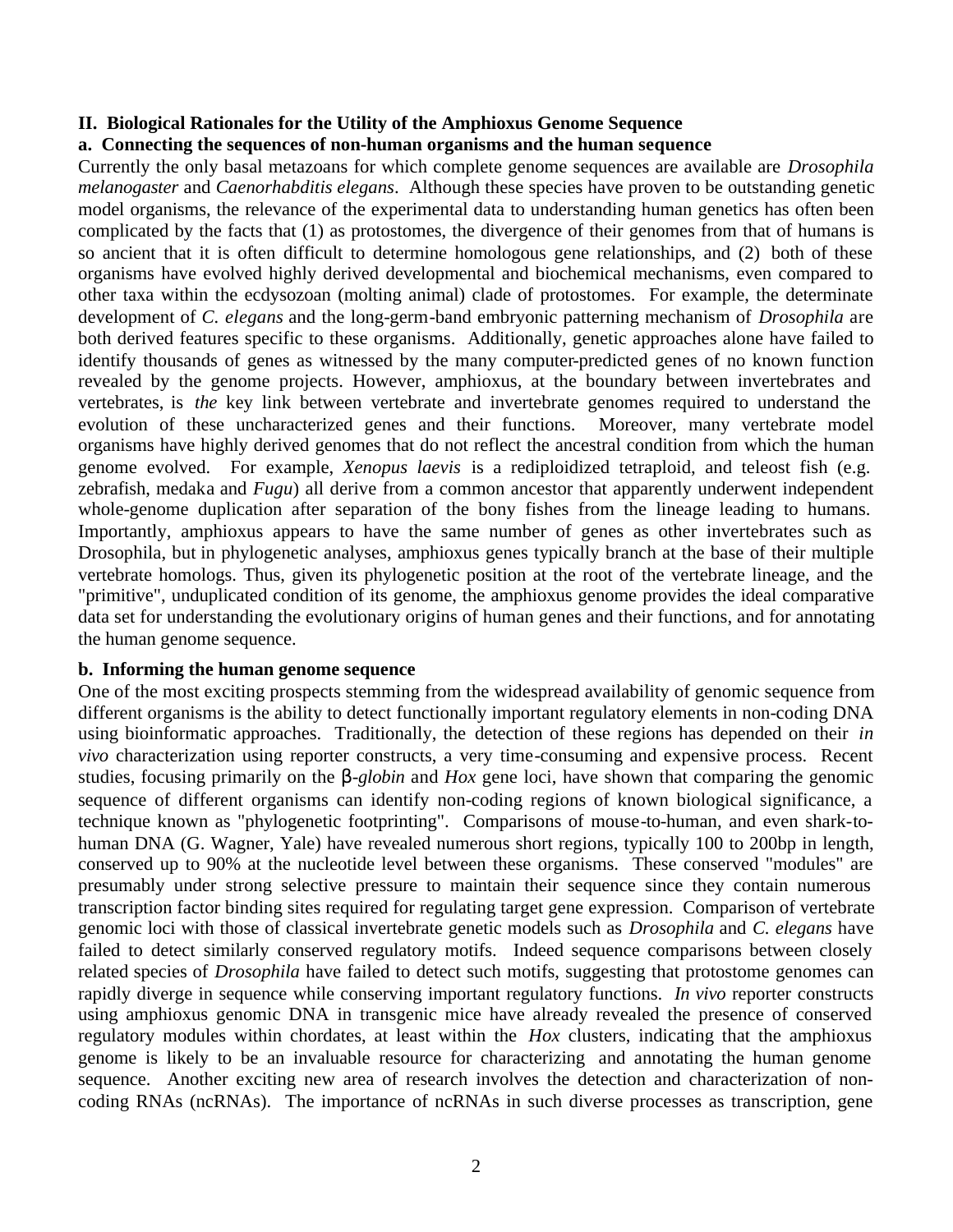silencing, replication, RNA processing/modification/stability, translation and protein stability has only recently been fully appreciated (reviewed by Storz, Science 2002, 296:1260-12630). Given the absence of a diagnostic open reading frame, the identification of these genes can be very difficult. As with noncoding regulatory elements, comparative genomics probably offers the best opportunity for identifying such elements. In particular, the amphioxus genome probably offers the best resource for characterizing the origin and evolution of ncRNA function in vertebrates, and their identification in the human genome sequence.

## **c. Expanding our understanding of evolutionary processes in general, and human evolution in particular**

A longstanding question concerning the origin of vertebrate genomes has been whether one or more whole-genome duplications (tetraploidizations) early in vertebrate evolution led to the dramatic increase in gene numbers apparent in modern vertebrates. Whereas invertebrate genomes typically contain around 15,000 genes, the mouse and human genome projects indicate around 30-40,000 genes in mammals. To attempt to resolve this issue, one of us (Horton et al., submitted) recently compared all amphioxus genes for which sequence is available to the complete set of relevant mammalian genes (Figure 2).

We find that whereas mammalian-to-fly gene ratios peak at 1:1, mammalian-to-amphioxus gene ratios peak at 2:1. Although a peak at 2:1 is suggestive of at least one whole-genome duplication followed by some local duplications, the results are equally consistent with two whole-genome duplications followed by a greater level of gene loss. We conclude that "phylogenetic" analyses alone will *never* determine whether whole-genome duplications were responsible for the increase in vertebrate gene numbers. Instead we propose that a "phylogenomic" approach, in which paralogous clusters of genes (i.e., syntenic regions) are compared between the complete amphioxus and human genomes will also be required to resolve this issue, as illustrated in Figure 3.



of the genes included in this study. White, human-to-Drosophila gene ratios. Horton et al., submitted.

The dramatic difference in gene ratio distributions between mammalian-to-fly and mammalian-tocephalochordate comparisons (Figure 2) clearly illustrates the problem of using distantly related protostome species such as *Drosophila* when attempting to understand the evolution of human and other vertebrate genomes, and reemphasizes the importance of amphioxus as the most appropriate outgroup for such studies.

# **d. Facilitating the ability to do experiments in additional organisms**

An enormous benefit of the complete amphioxus genome sequence is that comparative sequence analyses will allow the identification of genes, regulatory elements, other non-coding features, and their *locations* in the genomes of *all* vertebrate species. This informatic data will allow other researchers using classical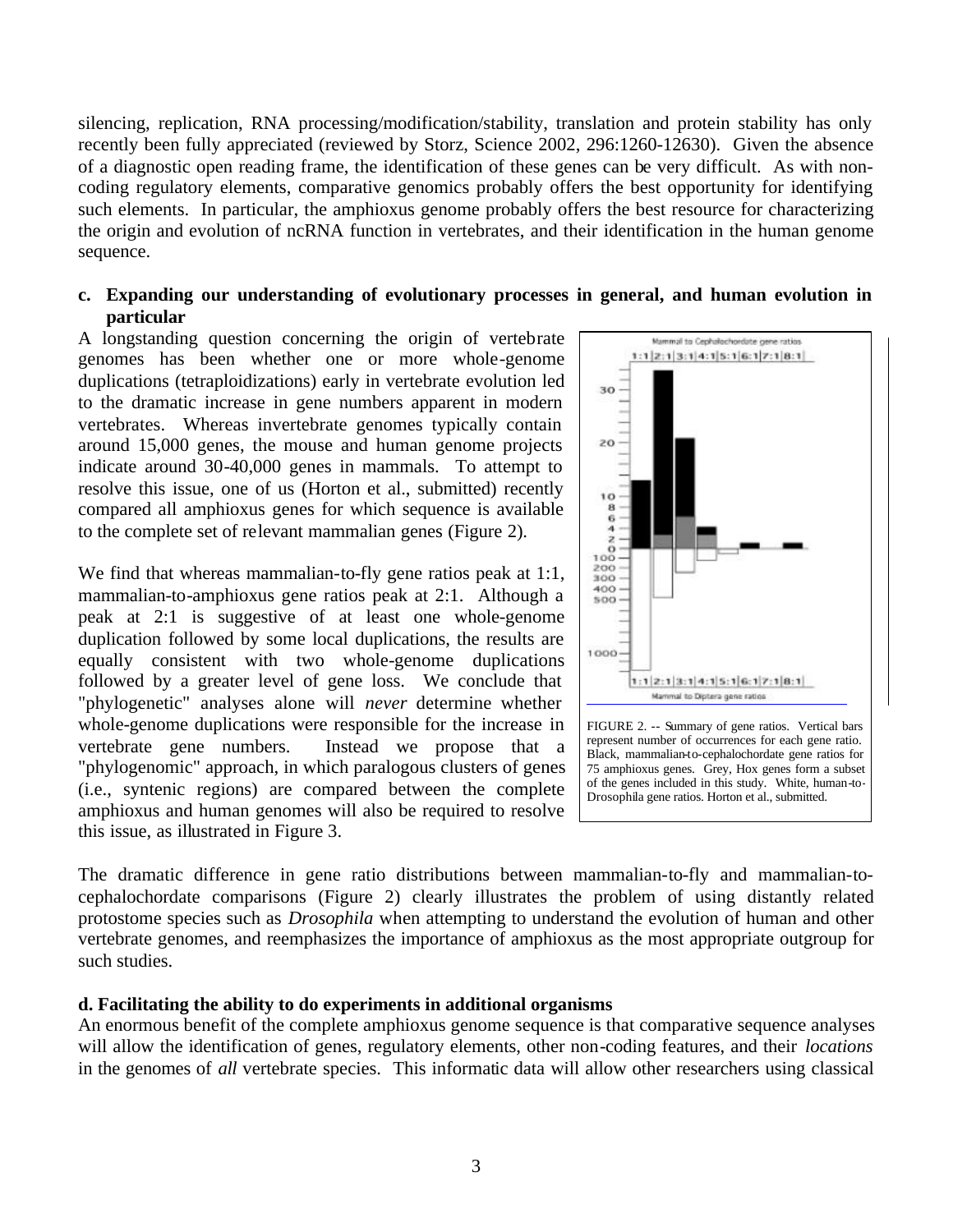vertebrate model systems to positionally map, and target specific regions of the genome for functional studies (e.g., gene knockout, enhancer knockout, targeted enhancer-trap, misexpression studies, etc.).

### **e. Expanding our understanding of basic biological processes relevant to human health**

Amphioxus is an ideal system for gaining insights into the genetic bases of birth defects and genetic diseases. It is the most vertebrate-like of all invertebrates with a dorsal hollow nerve cord, pharyngeal gill slits, notochord, and a segmented body musculature. Fertilization is external, facilitating experimental manipulations. The eggs can be easily microinjected (Figs. 4, 5). Antisense morpholino oligonucleotides appear to block translation effectively, and the expression of injected reporter constructs is less mosaic than is typical for transient transgenics in other species. Moreover, the embryos and larvae are transparent and can be raised in large numbers through metamorphosis.

Amphioxus embryos have the advantage of being structurally simple compared to those of vertebrates. Nevertheless, the genetic controls of embryogenesis are largely like those in vertebrates. In both amphioxus and vertebrates, signaling by Wnt/ß-catenin, Notch and retinoic acid patterns the anteroposterior axis, while BMP2/4 is involved in dorsoventral patterning, and Sox1/2/3, neurogenin, iroquois and islet are involved in specifying the neural plate and neurogenesis. The effects of teratogens such as retinoic acid (RA) on amphioxus development and gene expression are like those on vertebrate embryos (Escriva et al., 2000). Thus while lack of duplicate gene copies in amphioxus makes understanding the molecular networks mediating development easier to understand than in vertebrates, the results from experiments with amphioxus embryos can typically be extrapolated to vertebrates.



FIGURE 3. – Schematic diagram representing the phylogenomic approach that will be required if the issue of whole-genome duplications within chordates is to be resolved. **A,** An amphioxus-human synteny map reconstructed by aligning **B,** clusters of paralogy groups. **C,** Phylogenetic trees of paralog groups. Black terminal branches represent amphioxus genes; dark gray branches represent human genes. Trees appear to support different duplication histories for different paralog groups. **D,** Phylogenetic trees containing orthologs from additional vertebrate groups not only serve to date duplications, but also allow detection of lineage-specific gene death that may otherwise result in misleading evolutionary inferences. Horton et al., submitted.

Because of its simplified development compared to vertebrates, amphioxus is also an excellent model system for studying such birth defects as failure of the neural tube to close (*spina bifida*), early pharyngeal jaw development, muscle development, and other early developmental defects, or those caused by maternal intake of retinoic acid (the acne medicine Accutane), cadmium, mercury, dioxins or

alcohol. Other invertebrate chordates (i.e., tunicates) have highly-derived ontogenies and have secondarily lost many adult features still present in amphioxus. Amphioxus also promises to be valuable for understanding the function(s) of genes involved in carcinogenesis such as DRAL (downregulated in rhabdomyosarcoma) (Schubert et al., 1998). Its role in vertebrate embryogenesis has not been studied, but amphioxus DRAL is co-expressed with BMP2/4 during the gastrula stage, pointing to a critical role in embryogenesis for this gene. Thus amphioxus is an excellent simplified model for understanding how signaling pathways pattern the vertebrate embryo, for understanding structure/function relations in proteins, and for understanding the evolutionary question of



how gene duplication has led to the diversification of vertebrate gene functions.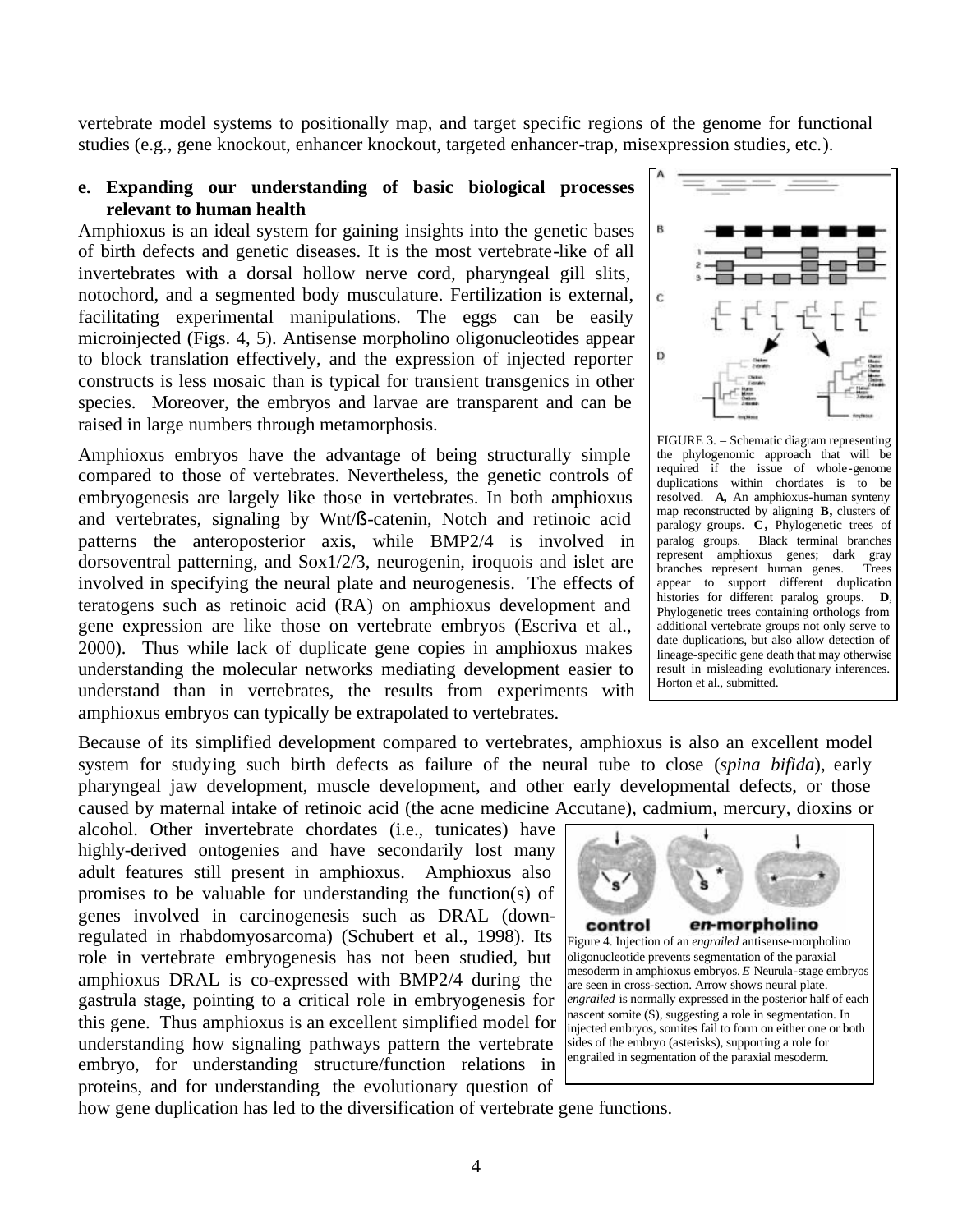#### **f. Amphioxus as a model for understanding human biology**

Amphioxus is a prototypical vertebrate, with many homologs of vertebrate organs. These amphioxus structures include the pituitary, pineal organ, striated axial muscles, kidneys, liver, thyroid gland, nerve cord, and pancreatic islet cells. Though much less complex than their vertebrate counterparts, these



expression in nerve cord, somites and notochord. Top, whole mounts. dorsal views of 20 hr neurulae, anterior at left. Bottom, cross sections of whole mounts at the levels indicated by arrows. As is typical in transient transgenics, expression is mosaic and is preferentially on either the right or left side of the embryo, probably because the injected DNA had not completely diffused throughout the egg before first cleavage.

amphioxus organs share many developmental, cellular and physiological parameters with their vertebrate counterparts. For example, the pituitary homolog of amphioxus labels with antibodies to gonadotropins (lutenizing hormone, chorionic gonadotropin) as well as to thyrotropin-releasing hormone, cholecystokinin and metenkephalin, and expresses homologs of genes like *Pax6,* which are expressed during development of the vertebrate pituitary. Similarly, thyroid-like hormones and an iodoprotein similar to mammalian thyroglobulin have been isolated from the endostyle, which also expresses several of the same genes as the vertebrate thyroid during development (e.g. *NKX2.2*, *NKX2.1*, *Pax2/5/8*). Although amphioxus has no pancreas, the gut has scattered cells that express the gene for insulin-like peptide (ILP), which has features of both insulin and the insulin-like growth factors (IGFs), and others that are immunoreactive for serotonin. Moreover, the amphioxus receptor for ILP has the basic structural determinants necessary for binding and activation by mammalian insulin and IGF1. The nephridia structurally resemble the pronephric (primitive) kidneys in developing vertebrate embryos and express similar genes during development (e.g. *Pax2/5/8*). The striated somitic muscles of amphioxus express a cascade of myogenic factors, beginning with *Pax3/7*, characteristic of developing vertebrate muscle. In addition, the gonads have saturatable receptor activity for mammalian lutenizing hormone (LH) and human chorionic gonadotropin (hCG), while injection of follicle-stimulating hormone (FSH) near the gonads affects oocyte maturation and spawning. Consequently, many vertebrate biologists and biochemists are very interested in amphioxus and several are performing comparative work with amphioxus to gain insights into the vertebrate systems they study. Comments from vertebrate biologists underscore the value of amphioxus for understanding human biology: **Dr. Gerhard Schlosser,** "...amphioxus is able to provide a wealth of phylogenetic information necessary to understand the evolutionary origin of vertebrate novelties. One important example, on which my own research interests are focused, is the neural crest and placodes. Development of these novel tissues makes use of phylogenetically old genes and gene networks, which have just been redeployed in novel contexts during vertebrate evolution, presumably by changes in *cis*-regulatory regions. The proposed amphioxus sequencing project will be an absolutely essential contribution to overcome this present impasse in making not only the coding but also noncoding sequences of the amphioxus genome readily available to the scientific community. Needless to say this will have important medical implications as well." **Dr. Bill**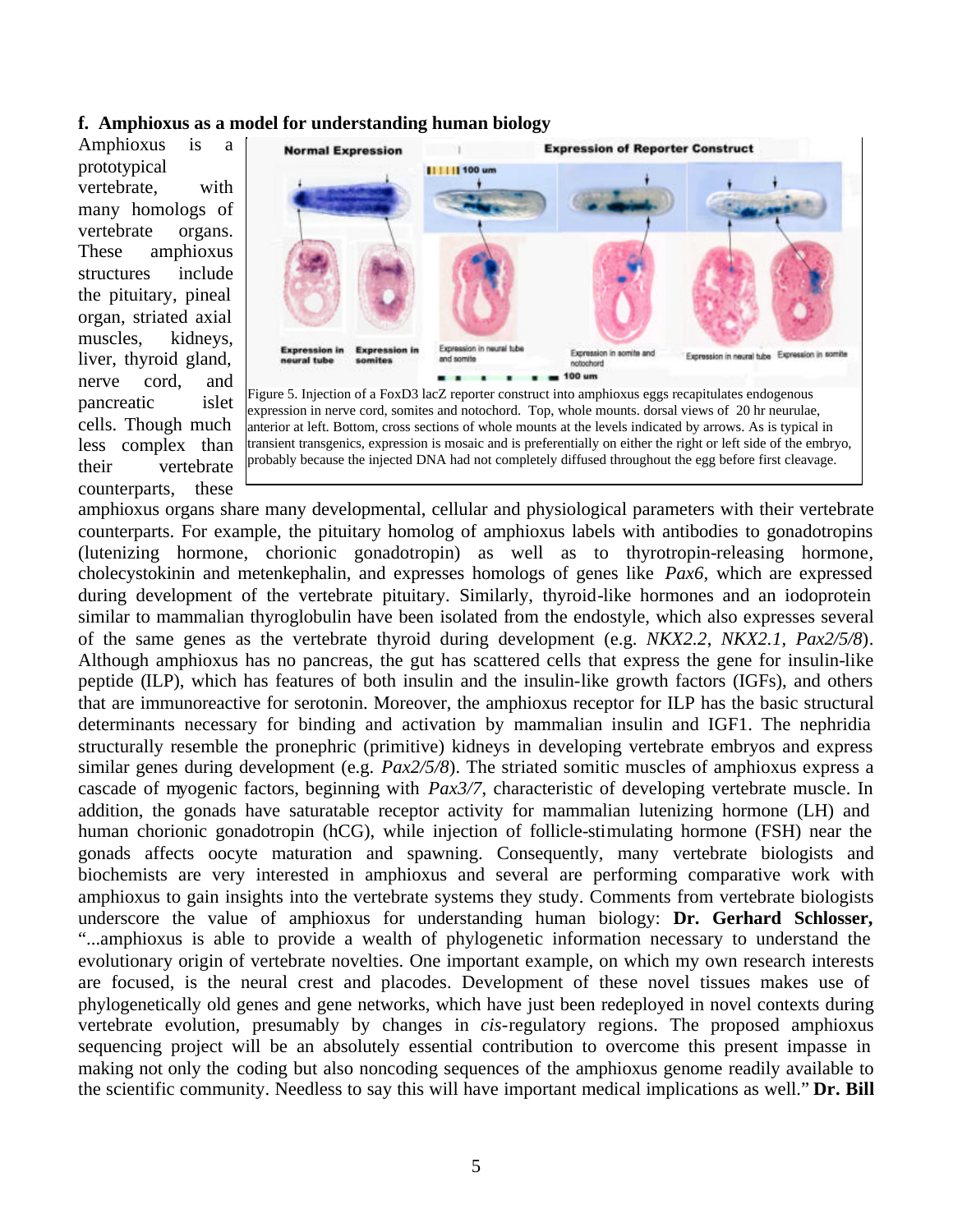**McGinnis,** "I strongly support your effort to sequence the amphioxus genome. Cephalochordates occupy a unique and important position on the evolutionary tree. It is likely that the amphioxus sequence will provide more information about the basic genes needed for programming the development of chordates like us than any other fish or simple chordate genome. I think the sequence would be an enormous boon to a variety of researchers in a wide range of biological disciplines." See also letters in **Appendix I** from C. LaBonne, RG Northcutt, M. Bronner-Fraser, M. Reedy, L. Pezzementi, and R. MacDonald.

## **g. Amphioxus as a model for understanding human health and disease**

All studies show that the major gene/genome duplications within the vertebrate lineage occurred after the divergence of amphioxus, and it is therefore an excellent model for understanding vertebrate signaling pathways. Amphioxus is particularly relevant for understanding genetic diseases and the genetic bases of cancer due to mutations in developmental signaling pathways as well as the mechanisms by which teratogens affect embryogenesis. Bilaterian organisms are largely patterned by the same seven major signaling pathways: Notch, Wnt, TGF-β, Hedgehog (Hh), nuclear receptor (e.g. retinoic acid receptor, estrogen receptor), Jak/STAT, and receptor tyrosine kinase (RTK). *Drosophila* has been a very useful model for elucidating most of these pathways, with some exceptions, such as the retinoic acid signaling pathway, which appears to be chordate-specific. However, there are large differences in body plans between *Drosophila* and vertebrates, suggesting that while the core of these pathways may be largely conserved between them, the terminal events clearly are not. In amphioxus the functions of genes such as *Hh*, *Notch*, *Wnt*s and *RAR* during embryogenesis are directly comparable to those in vertebrates, and experimental data demonstrate that patterning by at least the retinoic acid and Wnt pathways is essentially the same in amphioxus and vertebrates (Holland and Holland, 1996; Escriva et al. 2002). Thus amphioxus is an excellent simplified model for elucidating the downstream targets of signaling pathways and how these pathways pattern the vertebrate embryo. The amphioxus genome sequence will provide the basis for elucidating these pathways in detail. For example, it will make possible the construction of microarrays for determining the downstream targets of signaling pathways, and with many fewer genes in amphioxus than vertebrates, these pathways will be easier to understand. Such an understanding is fundamental to an understanding of the genetic bases of cancer and the mechanisms by which teratogens affect embryogenesis.

# **III. Strategic Issues in Acquiring New Sequence Data**

### **a. The rationale for the complete genomic sequence**

It has become increasingly clear that the operation of a genome is *as* reliant on non-coding sequence components as on protein-coding regions. Information on the former is only available from genomic sequence data. Although it has been suggested that the *Drosophila* genome sequence may be the Rosetta stone for understanding the vertebrate genome (Kornberg and Krasnow, 2000, Science 287:2218-2220), the real Rosetta stone in this regard is the amphioxus genome, since amphioxus is the closest living invertebrate relative of the vertebrates. All of the work on genome organization in amphioxus shows that it has representatives of all of the vertebrate genes except a few that are vertebrate-specific. However it has undergone neither the large-scale gene duplications that characterize the vertebrate genome nor appreciable gene-loss, such as has occurred in the other group of invertebrate chordates, the tunicates. Thus amphioxus has a single *Hox* cluster with 14 *Hox* genes (*Hox14* probably represents an independent tandem duplication in amphioxus) compared to four clusters in humans with a total of 39 *Hox* genes (a loss of 13 genes after cluster duplication). This indicates that a single *Hox* cluster with 13 genes was present in the last common ancestor of amphioxus and vertebrates, and duplicated two or three times in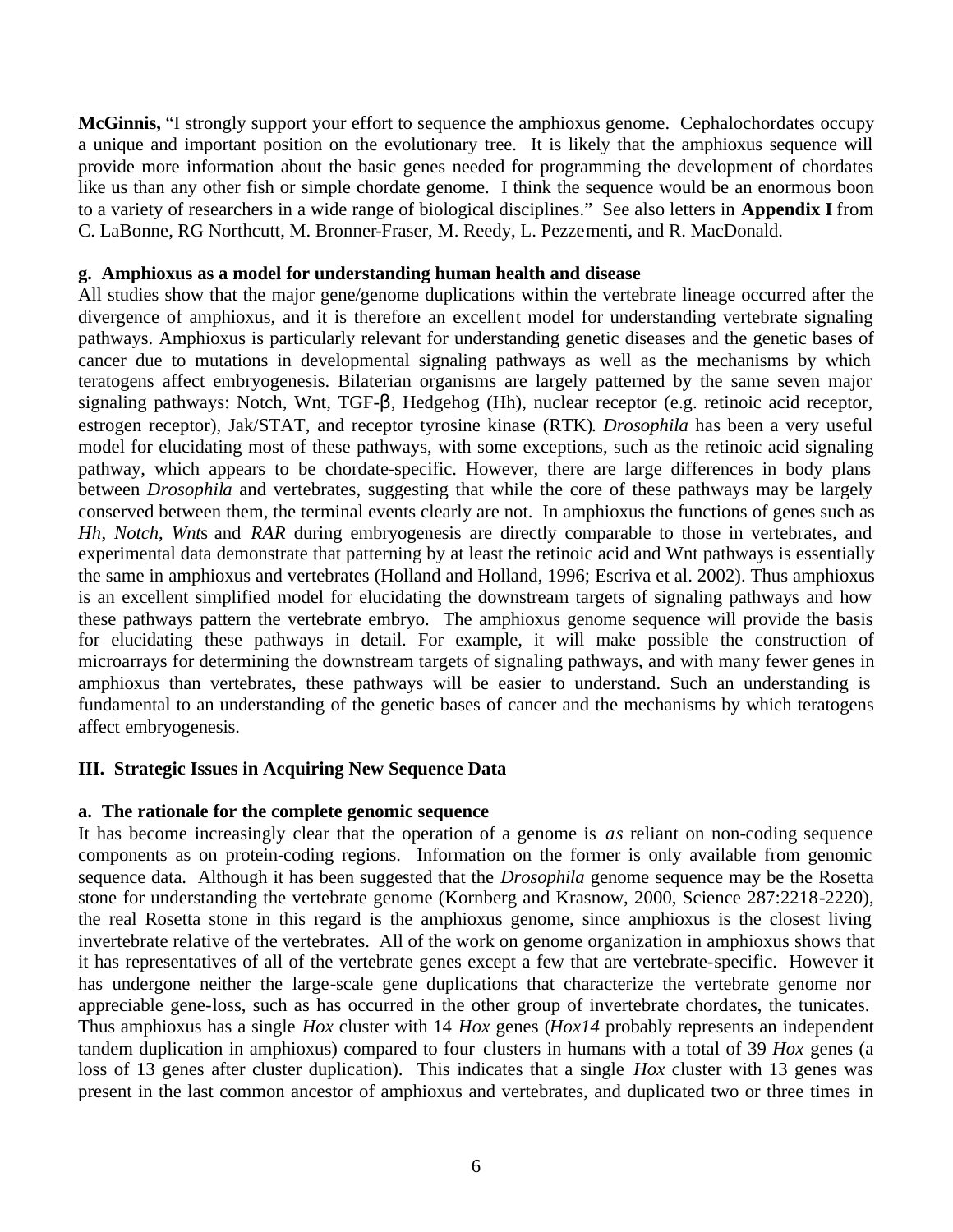the lineage leading to mammals. In contrast, tunicates have a degenerated *Hox* cluster, which appears to correlate with a secondary simplification of the body plan, a reduction in the number of cells in the embryo, and a switch from indeterminate to determinate cleavage. Importantly, the fact that the amphioxus genome contains around half the number of genes as that of mammals, yet is only around one sixth the size of that in mouse or humans, indicates that the sequence generated will be at least *three times as gene-rich*, and will probably lack the extensive repeat elements, such as LINEs, SINEs and Alurepeats, typical of vertebrate genomes. The complete amphioxus genome sequence will finally free investigators from cloning genes, and instead allow them to concentrate their research efforts on structural and functional analyses.

## **b. The community**

The first paper on the developmental genetics of amphioxus was published in 1992 (Holland et al. Development 116:653-61). This paper, one of only ten on amphioxus published that year, was the impetus for a resurgence of interest in amphioxus. Today, there are over thirty laboratories concentrating their efforts on amphioxus developmental and cell biology, and the number of papers per year on amphioxus developmental genetics and biochemistry has increased exponentially. Research on genes and development has focused on the Florida amphioxus, *Branchiostoma floridae*, in the US and Europe, and on *B. belcheri* in Japan and China. Interest within, and *beyond*, the amphioxus community for the sequence of the genome is very high. In **Appendix I** we have excerpted some of the 39 letters of support we have received. In the US and Europe there are at least a dozen laboratories with a major effort devoted to amphioxus as well as many with on-going research projects on amphioxus as part of their overall strategy. (e.g. those of C. Kimmel, Univ. Oregon; M. Bronner-Fraser, Caltech; R. MacDonald, Univ. Texas Southwestern Medical Center; D. Steiner and Shu Jin Chan, Univ. Chicago; A. Spicer, Texas A&M; L. Pezzementi, Birmingham Southern; J. Langeland, Kalamazoo College). An amphioxus genome sequence will greatly facilitate their research and encourage them to devote more of their effort to amphioxus and induce additional laboratories to begin research on amphioxus. The high level of interest in amphioxus genes is reflected in the resources available to the community. J. Gibson-Brown and A. Horton have created AmphiBase (http://www.tbx.wustl.edu), a curated repository for amphioxus/vertebrate phylogenetic trees and sequence alignments. Gridded cosmid and cDNA libraries from adult and several embryonic stages of *B. floridae* have been made by H. Lehrach (Germany) in collaboration with PWH. Holland (UK) and LZ. Holland. Genomic and cDNA libraries in lambda phage have been made by J. Garcia-Fernàndez (Spain), LZ. Holland and J. Langeland (USA). A manuscript describing an EST analysis identifying 14,000 non-redundant clones from gastrula and late neurula cDNA libraries has been submitted for publication (G. Panopoulou and H. Lehrach, Germany). In addition, an EST analysis of notochord-specific genes of *B. belcheri* is underway (N. Satoh, Japan). A small-scale genome-sequencing project of *B. floridae* has been started by P. Pontarotti (France) with T. Shiina and H. Inoko (Japan), who have sequenced 12 cosmids, or approximately 0.1% of the amphioxus genome. This work has shown that the gene order of the MHC region of the amphioxus and human genomes is identical. Recently, NSF approved funding for an amphioxus BAC library to be constructed by P. de Jong in collaboration with LZ. Holland. This library will be freely available to all. Finally, the laboratory of PWH. Holland (Reading, UK) has developed a reliable method for testing for physical linkage between amphioxus cosmids (or larger contigs) using FISH to chromosomes. This could be an invaluable tool in aiding assembly of different regions of the amphioxus genome sequence, or ordering contigs where gaps persist.

The availability of these resources has prompted great interest in sequencing the amphioxus genome in Europe as well as the United States. The Sanger Center and Genoscope (the French genome sequencing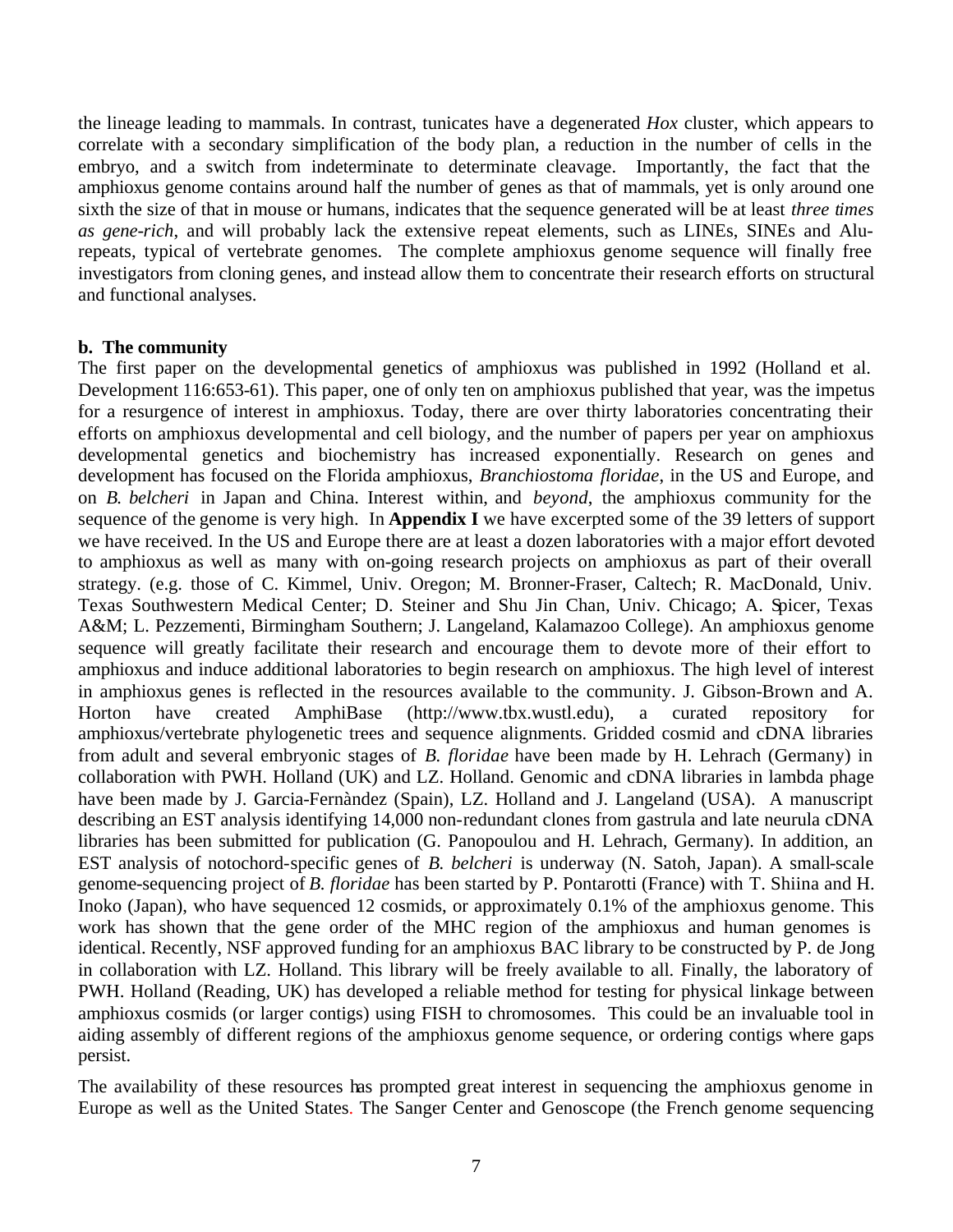center) in a recent meeting with representatives of several European laboratories expressed strong interest in participating in a joint American/European project to sequence the genome, *and offered to provide up to half the funds necessary if additional funding could be obtained*. However, a proposal by nine European, Japanese and American laboratories led by Pierre Pontarotti (France) for funds to sequence the *B. floridae* genome which was submitted to the 6<sup>th</sup> EU Framework Programme has not been approved. At best, it is expected that only about 50% of the estimated \$15M cost could be generated from European sources. Given the already high level of interest in the amphioxus genome, there is no question that the amphioxus genome sequence would stimulate an additional increase in the number of labs focusing on amphioxus, and the number of other labs using amphioxus data in their own studies.

## **c. Beyond the community**

The sequence of the amphioxus genome will be highly useful to a very broad spectrum of developmental and evolutionary biologists, geneticists, cancer researchers and biochemists.

*The health sciences community***.** Because amphioxus is vertebrate-like, but simpler, it is an essential model organism for understanding vertebrate development and disease. **Prof. Ray MacDonald**, Southwestern Medical School writes, "For my own research, a high-quality sequence of the entire *B. floridae* genome would aid immensely my interest in understanding the developmental program for the formation of the pancreas. The complete sequence of the amphioxus genome would help us to identify developmental regulatory genes orthologous to those known to be required for mammalian pancreatic development, and in particular, islet formation." **Dr. Shu Jin Chan**, University of Chicago, Dept. of Biochemistry and Molecular Biology "…the amphioxus genome sequence can provide important insights into the evolutionary origin and ontogeny of a medically important tissue, namely, the endocrine pancreas, which produces insulin."

**Evolutionary biologists.** Because the amphioxus genome is the best available proxy for the ancestral vertebrate genome it is of key interest to evolutionary biologists. **Prof. Ulrich Welsch**, Dept. Anatomy, Univ. of Munich Medical School, writes, "Amphioxus is a survivor of the first steps of vertebrate evolution. Knowledge of its genome is of utmost importance to understand the key characters of the vertebrates and also specific characters of "higher" vertebrates, including *Homo sapiens*." **Dr. Ricard Albalat**, Dept. de Genètica, Univ. Barcelona. "We have studied repeat elements in the amphioxus genome and shown that amphioxus would be a suitable model to monitor repeat dynamics and analyse repeat instability from an evolutionary perspective. The full genome sequence will be an invaluable tool to the scientific community interested in this type of analysis." **Prof. Thurston Lacalli**, Dept. Biology, Univ. Saskatchewan, Canada. "I think it is now clear that amphioxus is *the* model system for understanding the nature of the chordate genome prior to the duplication events that characterize the vertebrate lineage. As such, our understanding of how various families of developmentally important genes diversified in vertebrates depends on a thorough knowledge of their amphioxus counterparts. From an evolutionary standpoint, amphioxus is the one *crucial* organism, among the lower forms, that we need to know more about." **Dr. Michael T. Ghiselin**, MacArthur Fellow, Dept. Invert. Zool. Geol., Calif. Acad. Sciences, San Francisco. "Not only does *Branchiostoma* occupy a key position within the metazoan tree, classical work on its anatomy and physiology provide a rich source of background material for interpreting the results of new approaches. If there is *any* organism that will tell us something important about our own ancestry, it is *Branchiostoma.*"

**Developmental and cancer biology.** Amphioxus is ideal for understanding gene networks and how they pattern the vertebrate embryo and become dysregulated in cancer. Thus results from amphioxus are often directly applicable to vertebrates. Collaborations between vertebrate and amphioxus biologists are common. One such is between the laboratory of Prof. V. Laudet (Lyon, France), who studies the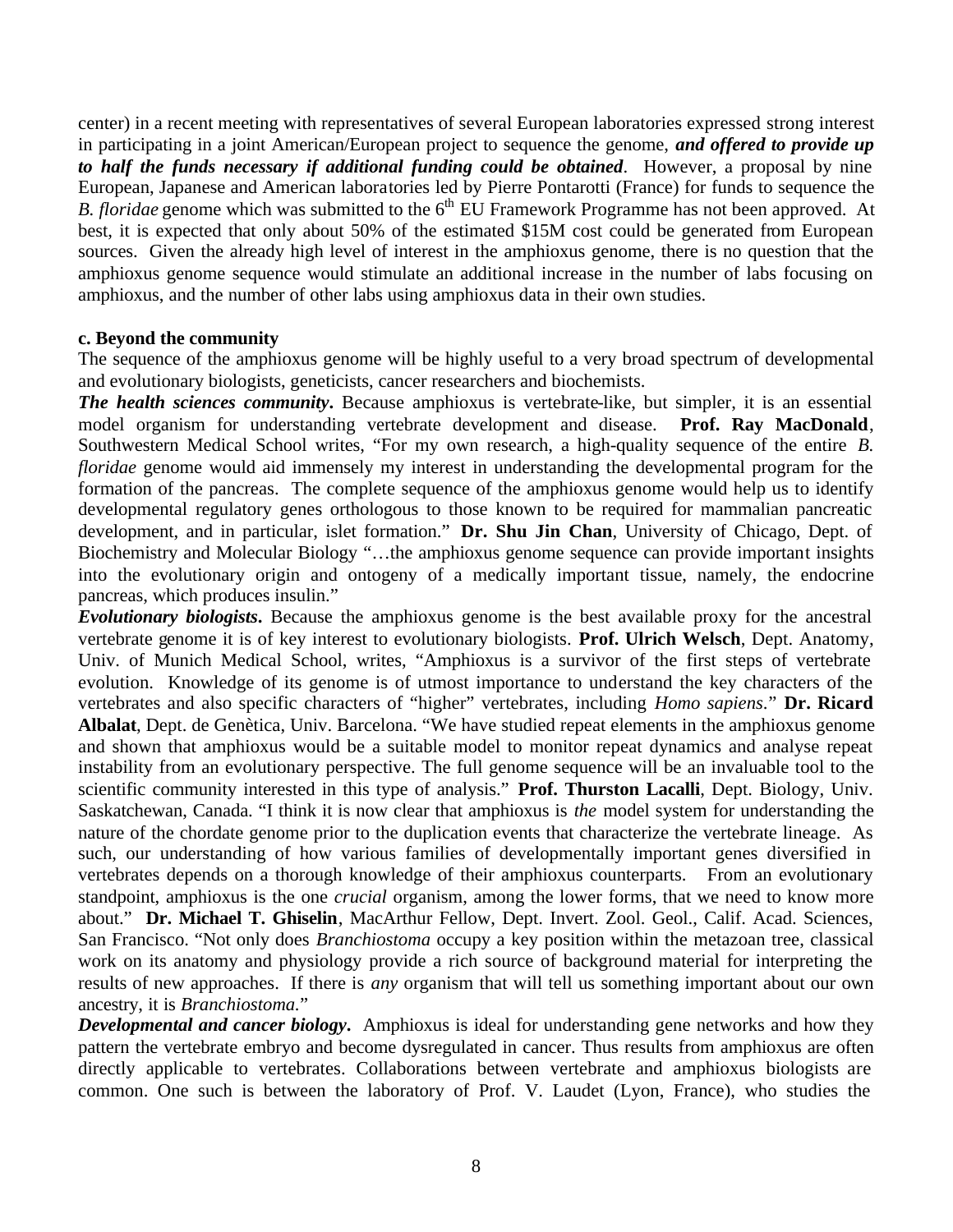biochemistry, evolution and function of nuclear receptors and that of Dr. LZ. Holland, who studies mechanisms of amphioxus development. This collaboration, involving *in vitro* assays of the function of amphioxus nuclear receptors in mammalian tissue culture systems, and the use of amphioxus as a simple mode to elucidate signaling pathways, has recently identified around 20 previously unknown target genes of retinoic acid signaling involved in anterior-posterior patterning of the nerve cord and pharynx. As observed by **Dr. Hector Escriva,** CNRS, Lyon, one of the collaborators, "Complex gene networks, implicated in metabolism, development or endocrine systems, that have to be looked at as a whole, and are extremely complex in vertebrates, will be much more easily understood once the amphioxus genome is decoded." **Dr. Carole LaBonne,** Northwestern University, comments, "Certainly our own work on the neural crest, a vertebrate-specific cell type with great evolutionary and clinical significance, would be greatly aided by having this information available. Importantly, I would anticipate that knowing this sequence would provide significant insight into the evolution of the human genome and the genetic bases of disease."

## **d. The suitability of amphioxus for experimentation**

Amphioxus (*B. floridae*) is a marine invertebrate chordate, commonly found in shallow water along the southeastern coasts of the United States. It is the dominant benthic organism in Old Tampa Bay, Florida, occurring at population densities of up to  $1200/m^2$ . The life span has been estimated to be 3 years. Although laboratory breeding colonies of amphioxus have not yet been established, it holds great promise as a laboratory model system. Sexes are separate, and each individual breeds at about 12-day intervals throughout the summer. In nature, oocytes undergo the meiotic divisions and arrest at metaphase II during the early afternoon. Spawning is induced by a drop in light level at sundown and can be induced in animals brought into the laboratory by a mild electric shock (Holland and Holland, 1993). Gametes are broadcast into the seawater, with a single female producing 1000-5000 eggs at each spawning. Development is direct, and embryos can be easily raised in the laboratory to adults in about 4 weeks on a diet of mixed algae. Embryos are amenable to experimental manipulation and transient transgenics have been created by microinjection. Sexual maturity occurs at about 6 weeks of age. Gonad growth in the laboratory has been obtained, and adults maintained at  $31^0$  C (field temperature) on a long-day/short-night cycle have spawned on days on which they would not normally spawn in nature (EE. Ruppert, Clemson Univ.; D. Meulemans, Caltech). It is evident that populations could easily be maintained in the laboratory on this regime and would provide ripe gametes throughout the year. Many amphioxus workers have kept adults in the laboratory for periods of up to 2 years on a diet of mixed algae or commercially available fish food. However no one has yet made a determined effort to establish a laboratory breeding culture, chiefly because none of the amphioxus labs have had the resources required set up a culture facility. Such a facility would require automation of cleaning and feeding. Although the concentration of particulate food is not critical, it must be added to the water at frequent intervals. If food is added in large quantity at infrequent intervals, the adults clear it from the water in a short time and pass it rapidly through the gut, packaging it into fecal pellets without digesting it. Moreover, at present there is no reliable method for controlling the days on which animals will spawn. An effort to clone GNRH from amphioxus is underway (SA. Sower, Univ. New Hampshire). Once the sequence is known, GNRH, which is a relatively small peptide, can be chemically synthesized, and when injected into ripe adults should induce meiotic maturation on demand.

# **e. The cost of sequencing the genome**

Given that the amphioxus haploid genome contains around 500 megabase pairs, spread across 36 chromosomes, the cost of sequencing 6-fold coverage by whole-genome shotgun techniques is estimated